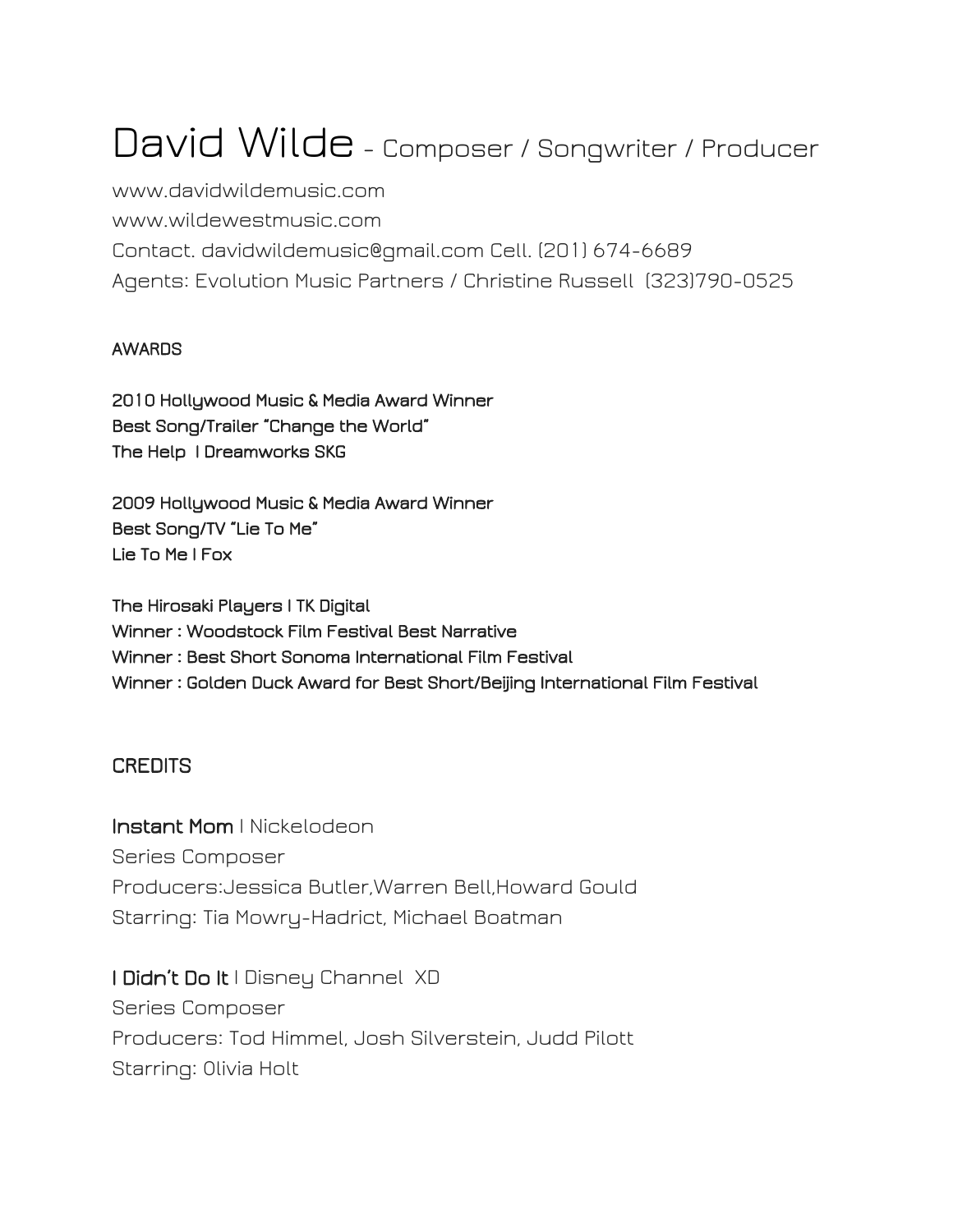### Dog With A Blog I Disney Channel Series Composer Main Title & Score Producer: Michael Kaplan Starring: G. Hannelius, Blake Michael,Francesca Capaldi, Stan

#### I'm In The Band | Disney Channel

Series Composer Main Title, Score & All Songs Producer: Michael Kaplan, Ron Rappaport Starring: Logan Miller,Stephen Full,Greg Baker,Steve Valentine

#### The Hirosaki Players I TK Digital

Winner : Woodstock Film Festival Best Narrative Winner : Best Short Sonoma International Film Festival Winner : Golden Duck Award for Best Short/Beijing International Film Festival (Short Film) Composer and Orchestrator Writer/Director: Jeff Sousa Producer: Teruyuki Takayama Starring: Eijiro Ozaki

The Help| Dreamworks SKG Winner HMMA Best Song/Trailer Song: Change The World  $f$  Taylor Dayne Director: Tate Taylor

Lie To Me I FOX Winner HMMA Best Song/TV Song "Lie To Me" Atlantic Recording Artist: Stacy Wilde Producer: Samuel Baum

Justified | FX Productions Song: Home Sweet Home  $f$  Stacy Wilde Creator : Graham Yost, Elmore Leonard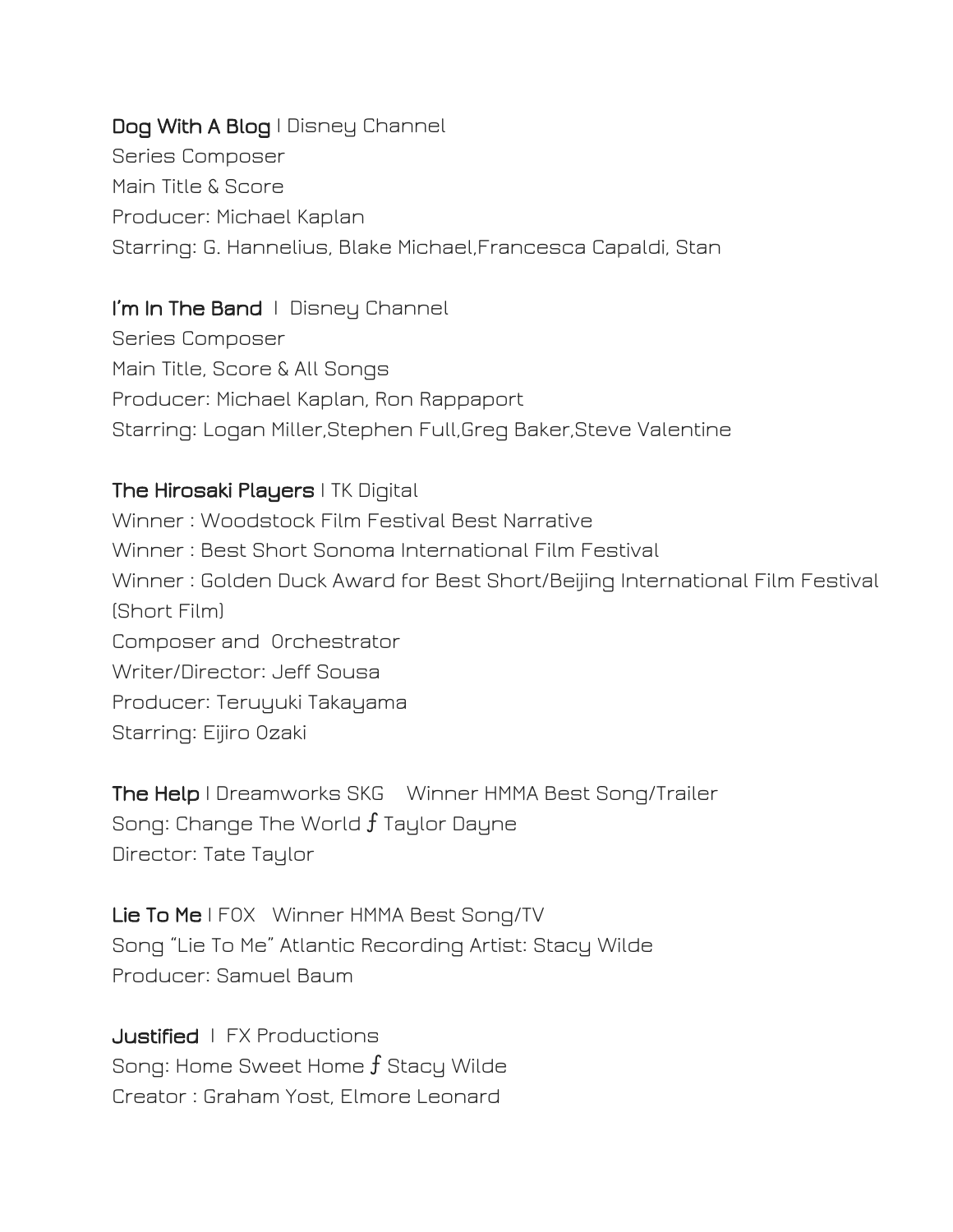NCIS| CBS Song: Silent Night f Patty Smyth Producers: Donald Bellisario,Don McGill

#### Angel Camouflaged | Cinema Island Productions

(Feature Film) Song: Hard For You To Love Me /Just  $f$  Patty Smyth Director: R.Michael Givens Producer: Ken Dalton, Aaron Steele-Nicholson

Compliance | Bad Cop Bad Cop Film Productions

Song: Leaving Today  $f$  Bear & Peace Producer, Mixer, Engineer

#### Matumbo Goldberg ISXM

End Credits Song: "You Sayin It Is (But It Ain't) " Producer: Rob Pearlstein Starring: Anthony Anderson, Rob Pearlstein

#### Office Hours I Web Series

Composer Writer/Director: Jeff Sousa

Rita Rocks | Lifetime Promo Song "Baby" Creators: James Berg, Stan Zimmerman

Sherri | Lifetime Promo Song "Beautiful You" Creator: David Flebotte

Life Of Ryan | MTV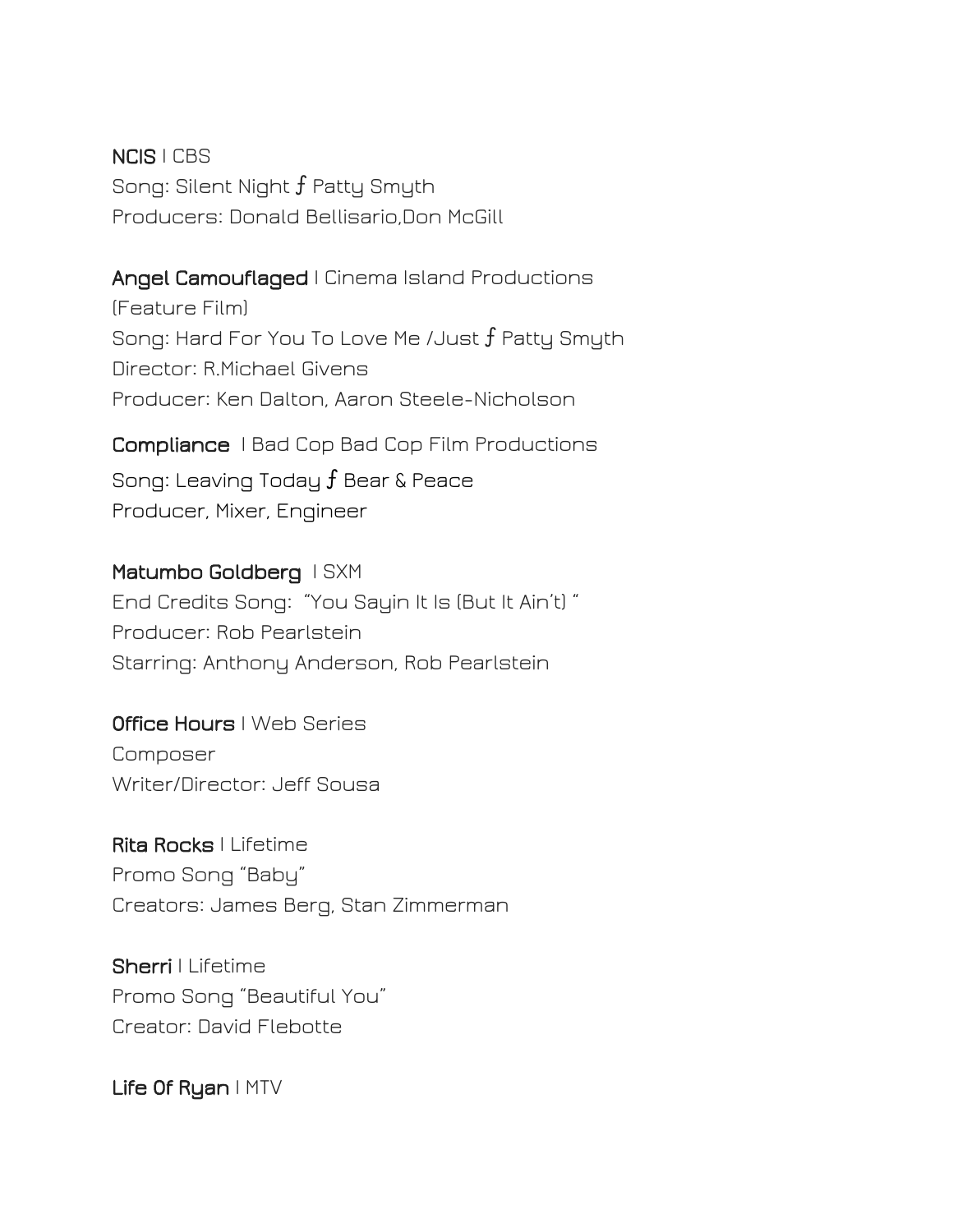Series Composer Producers: Jason Carbone, Susan Shropshire

Run's House | MTV Producers: Russell Simmons, Jason Carbone Series Composer

Beverly's Full House I Style Network Theme Song & Additional Music Producers: Jason Carbone, Erica Forstadt, Nick Lee,

**Bachelorette Party In Vegas | Style Network** Main Title : It's A Party In Vegas Producers: Havva Eisenbaum, Nina Joseph, Joseph Litzinger

Parental Control| MTV Series Composer

Harry Loves Lisa I Style Network Series Composer Producers: Jason Carbone

Daddy's Girls IMTV Series Composer Producers: Jason Carbone

Ruby Sparks | Fox Searchlight Pictures (Feature Film) Song : Machine Gun Directed by Jonathan Dayton & Valerie Faris Starring: Paul Dano, Zoe Kazan

Tia & Tamera | Style Network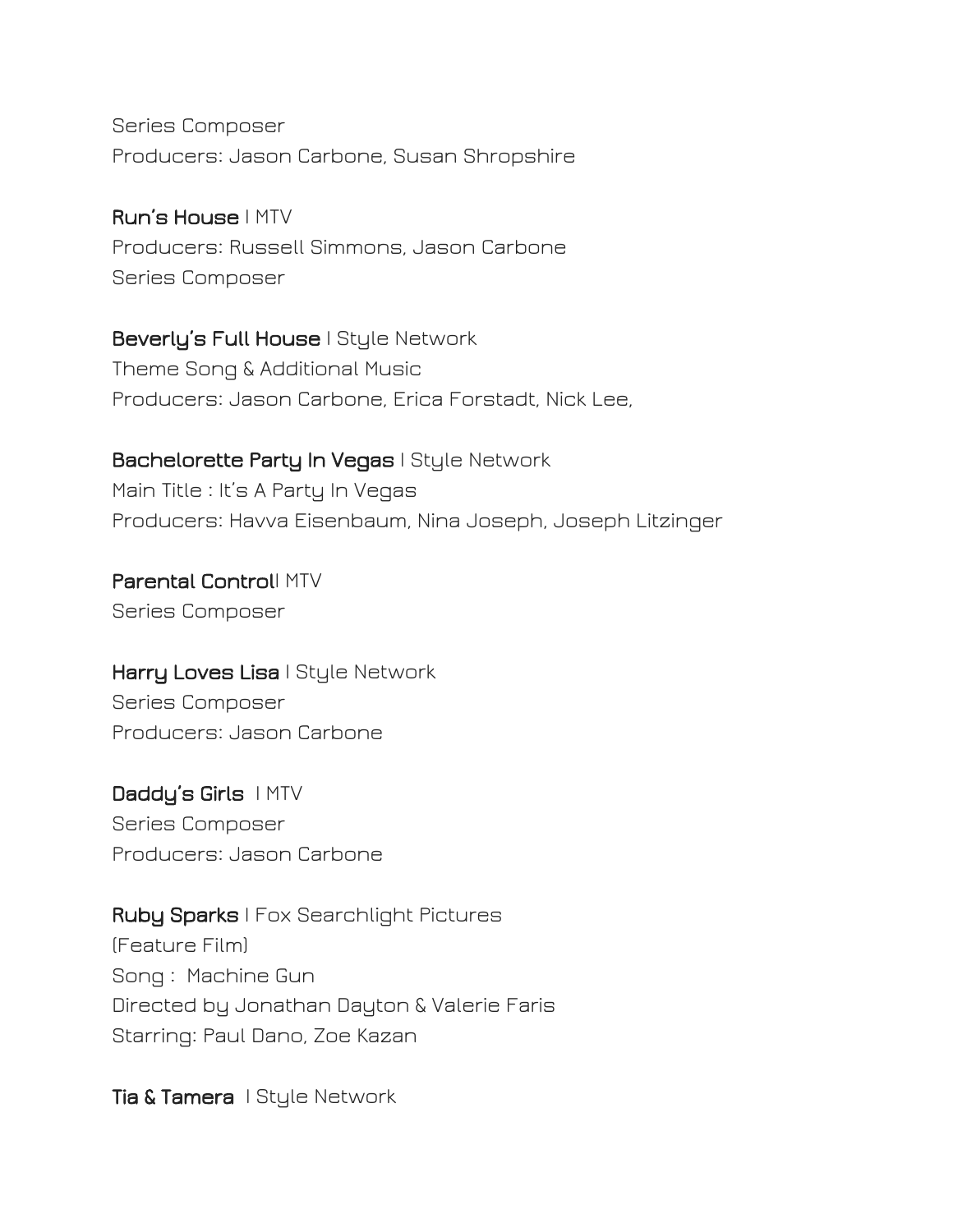Series Composer Producers: Jason Carbone | Style

Candy Girls | Style Network Theme Song & Additional Music Creator: Leah Landon

Today Show | NBC "This Is Today" ( Score ) Musical Orchestration/Programming/Mixer

Nitro Circus | MTV Series Composer Producer: Shanna Zablow

#### Rob Dyrdek's Fantasy Factory | MTV

Series Composer Producer: Ruben Fleischer, Shane Nickerson, Jeff Tremaine

#### Kimora: Simmons Life in the Fab Lane | MTV

Series Composer Producer: Kimmora Lee Simmons,Kevin Vargas,John Paparazzo

100 Greatest Hip Hop Songs of all Time IVH1 Composer: Main Title Producer: Lori Kitun

Dance Moms | Lifetime Series Composer

Abby's Ultimate Dance Competition | Lifetime Series Composer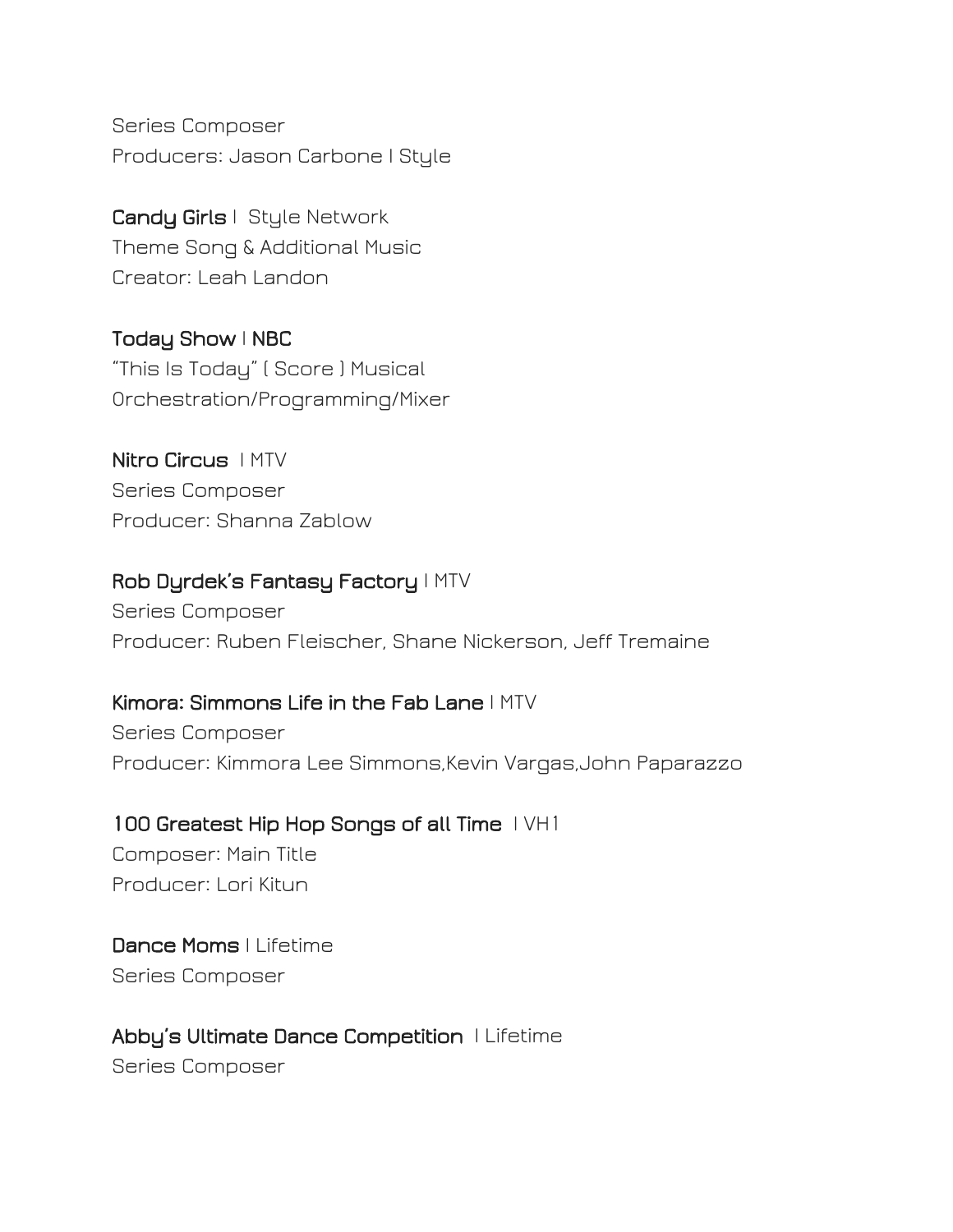# DISCOGRAPHY Producer/Songwriter/Mixer/Musician Platinum & Gold Projects: (1990-2003)

Naughty By Nature | O.P.P. Grammy Nominated | TRIPLE PLATINUM Producer,Writer,Mixer,Engineer,Keys,Programmer

Naughty By Nature | Poverty's Paradise | PLATINUM Producer,Writer,Mixer,Engineer,Keys,Programmer

Naughty By Nature | Nineteen Naughty Three | PLATINUM Producer,Writer,Mixer,Engineer,Keys,Programmer

Naughty By Nature | Hip Hop Hooray | PLATINUM Producer,Writer,Mixer,Engineer,Keys,Programmer

Coolio | Fantastic Voyage | PLATINUM Re-Mixer

Beauty and the Beast (Soundtrack) Double Academy Awards / Score & Best Song Keyboards

Zhane | Hey Mr DJ | GOLD Producer,Writer,Mixer,Engineer,Keys,Programmer

Juice | Uptown Anthem | GOLD Producer,Writer,Mixer,Engineer,Keys,Programmer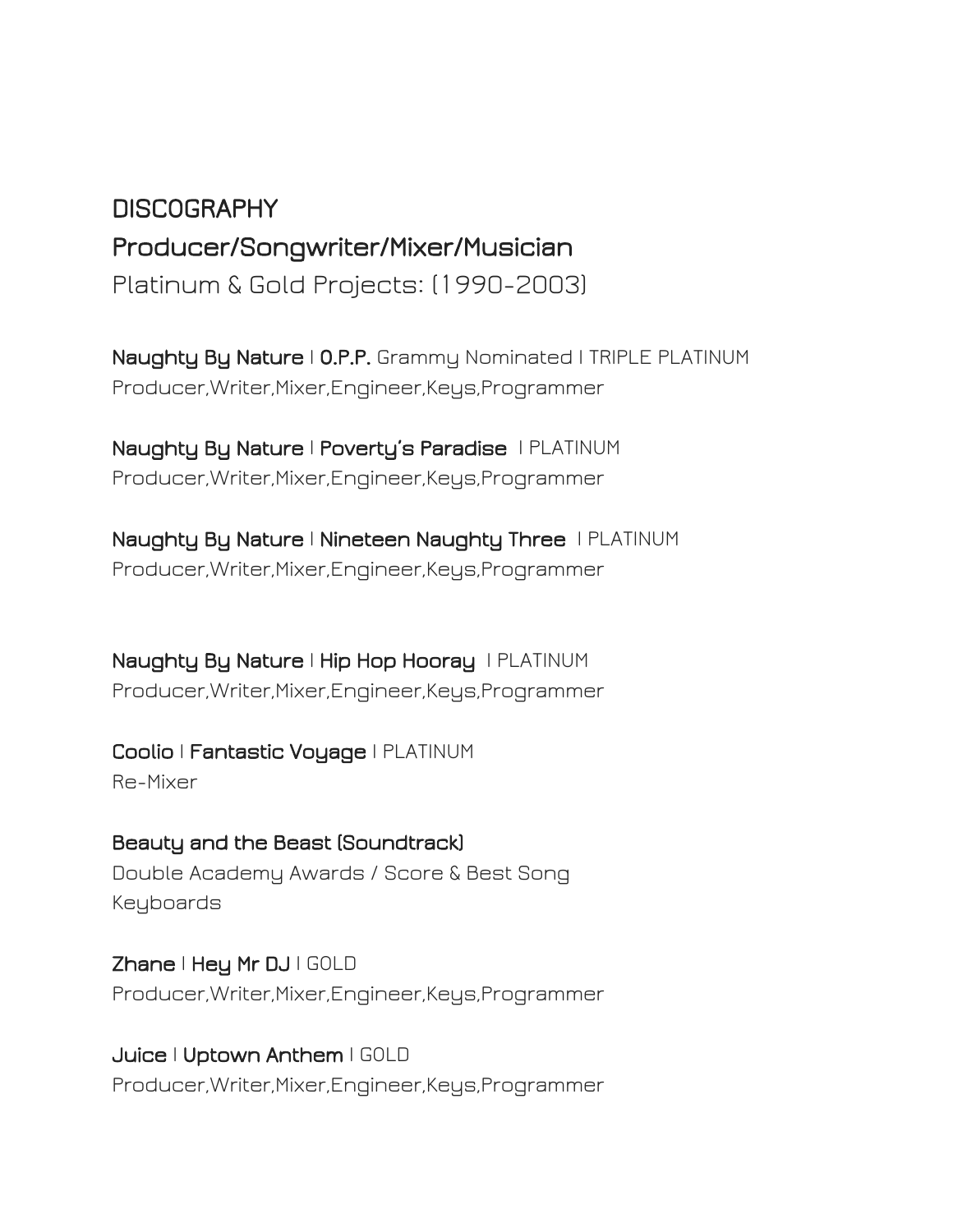## Selected Discography:

Michael & Janet Jackson | Scream Remix ReMixer,Producer

Hall & Oates | Marigold Sky Producer,Writer,Mixer,Engineer,Keys,Programmer

Hall & Oates | If A Promise Ain't Enough Producer,Writer,Mixer,Engineer,Keys,Programmer

Daryl Hall | I Can't Stop Dreaming Producer,Writer,Mixer,Engineer,Keys,Programmer

Stacy Wilde | Tear Down The Sky Producer,Writer,Mixer,Engineer,Keys,Programmer

Queen Latifah | Nature of a Sista

Keyboards,Programmer

Queen Latifah | Latifah's Had It Up To Here

Keyboards,Programmer

Kool and the Gang | Never Give Up On A Good Thing Writer,Arranger

Gerald Alston| Never Give Up On A Good Thing Writer,Arranger

Zhane | Groove Thing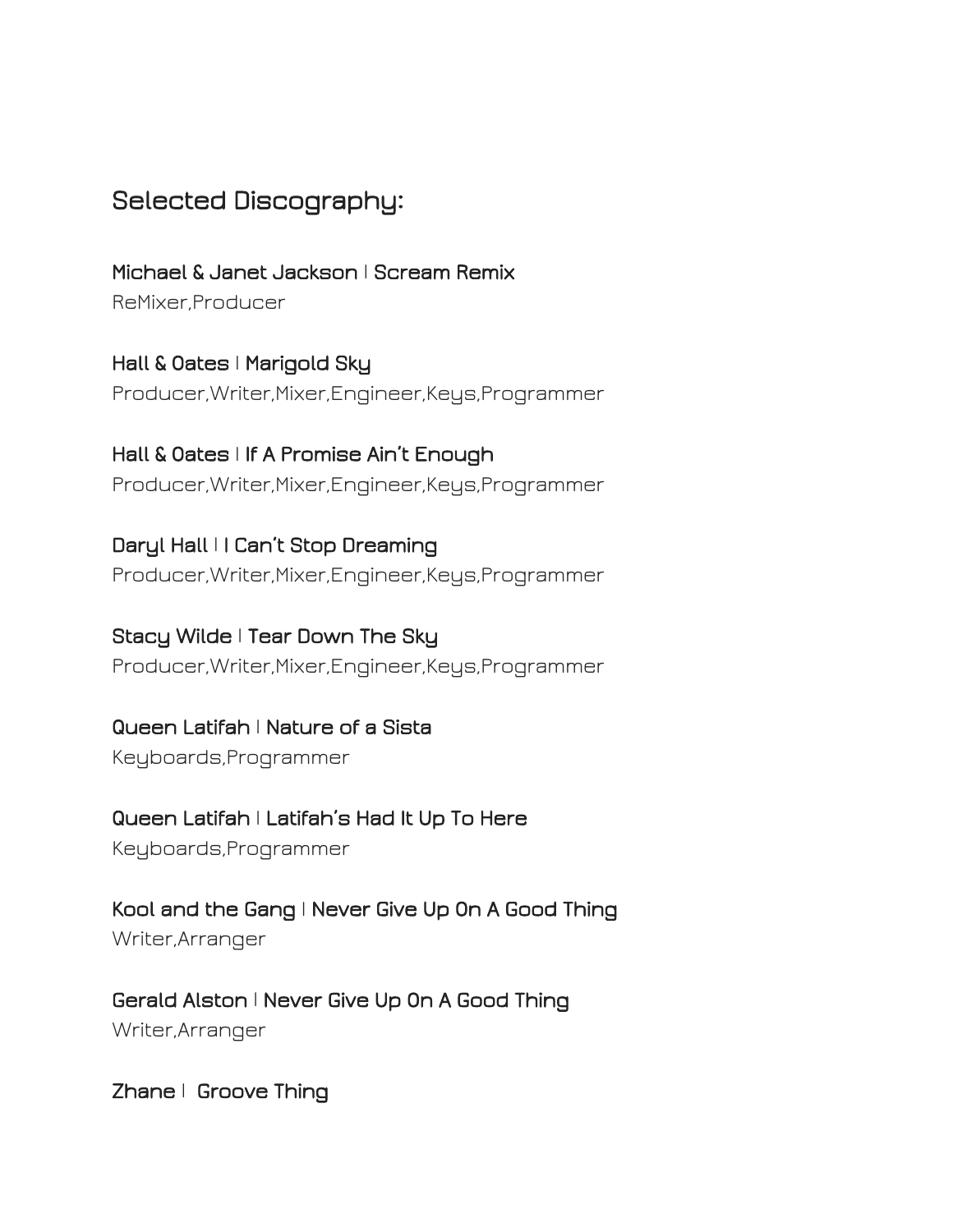Producer,Writer,Mixer,Engineer,Programmer,Keys,Guitar

Zhane | Sending My Love Producer,Writer,Mixer,Engineer,Programmer,Keys,Guitar

Juice Soundtrack | Uptown Anthem Producer,Writer,Programmer,Keys,Guitar

Tisha Cambpell | Wrap Your Love Writer,Arranger

Shabba Ranks| A M I Producer,Writer,Mixer,Engineer,Programmer,Keys,Guitar

Alicia Warren | I Love You More Producer,Writer,Mixer,Engineer,Programmer,Keys,Guitar

MilkBone| MilkBone Producer,Writer,Mixer,Engineer,Programmer,Keys,Guitar

Rottin Raskalz | Rottin Ta Da Core Producer,Writer,Mixer,Engineer,Programmer,Keys,Guitar

Changing Faces | Foolin' Around Producer,Writer,Mixer,Engineer,Programmer,Keys,Guitar

Judy Torres | Love Story Producer,Writer,Mixer,Engineer,Programmer,Keys,Guitar

Simple Pleasure | Simple Pleasure Producer,Writer,Mixer,Engineer,Programmer,Keys,Guitar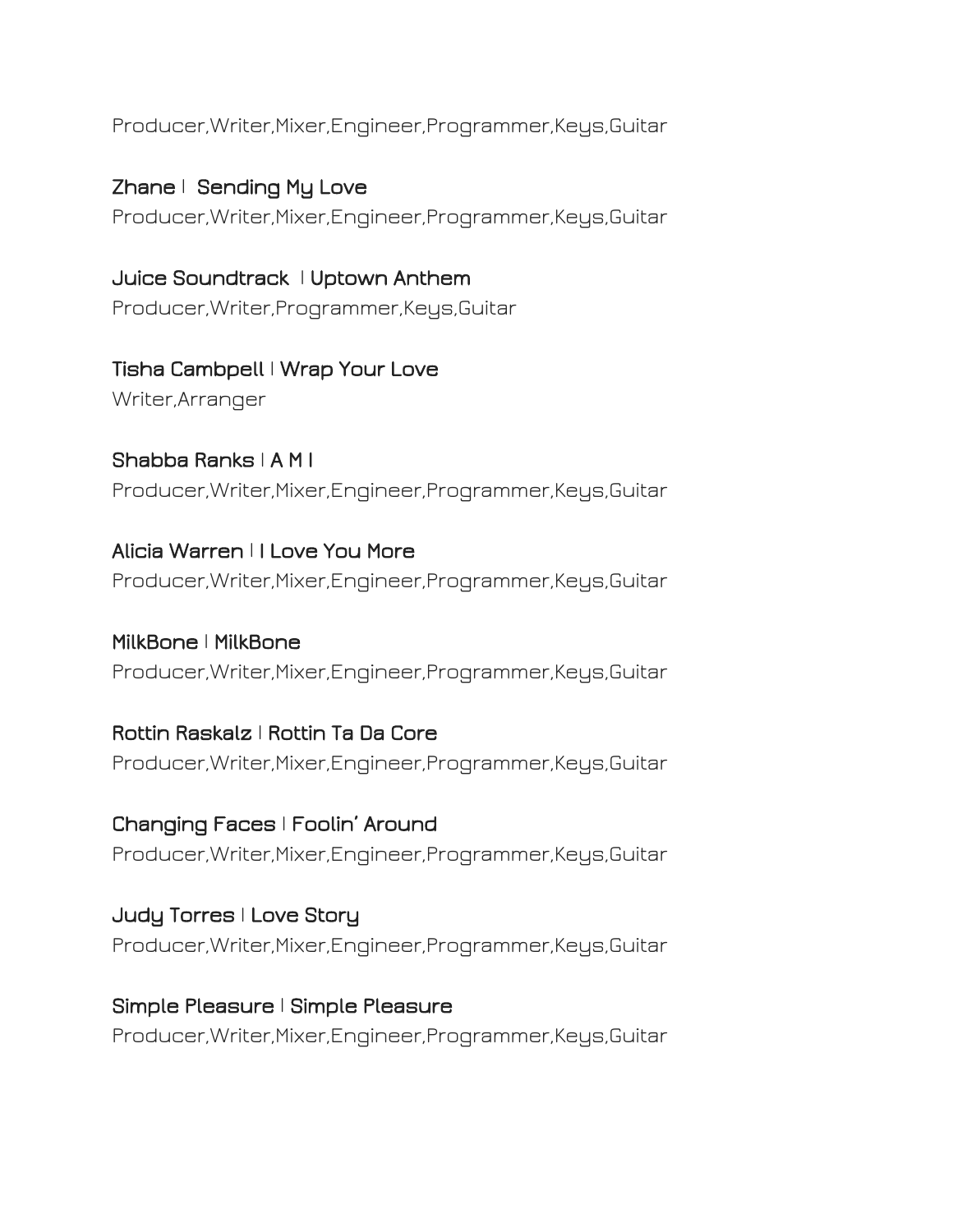David Wilde moved to LA in 2009 to compose for tv and film after years of multi-platinum success producing records in his New Jersey recording studio.

He grew up with his older brother's rock band rehearsing in the basement and his dad driving the band to gigs in his pick up truck. Music was always around him and he started taking piano lessons at the age of 8, but it wouldn't be until he heard Miles Davis as a teenager that his switch would truly be turned.

Dave majored in Jazz Piano at William Paterson College with mentors Rufus Reid, Dave Samuels and Barry Harris, graduating Cum Laude with a Bachelor of Music degree and was awarded Most Valuable Jazz Musician by his class. Immediately after graduating Dave landed major touring gigs with Blood, Sweat & Tears, CS&N, Fleetwood Mac, The Kinks and latin star Louis Perico Ortiz. After a round of touring the world Dave decided what he really wanted to do was to write, record and produce his own music, so with the help of his dad, a construction worker, he built Marion Recording Studio. In that first year, while starting work on his jazz record a young hip-hop band asked Dave if he would work with them on their debut record for Tommy Boy Records. Dave produced, wrote, played, programmed and recorded the entire record in his home built N.J. studio with the band that would become an anthem of the hip-hop generation. Naughty By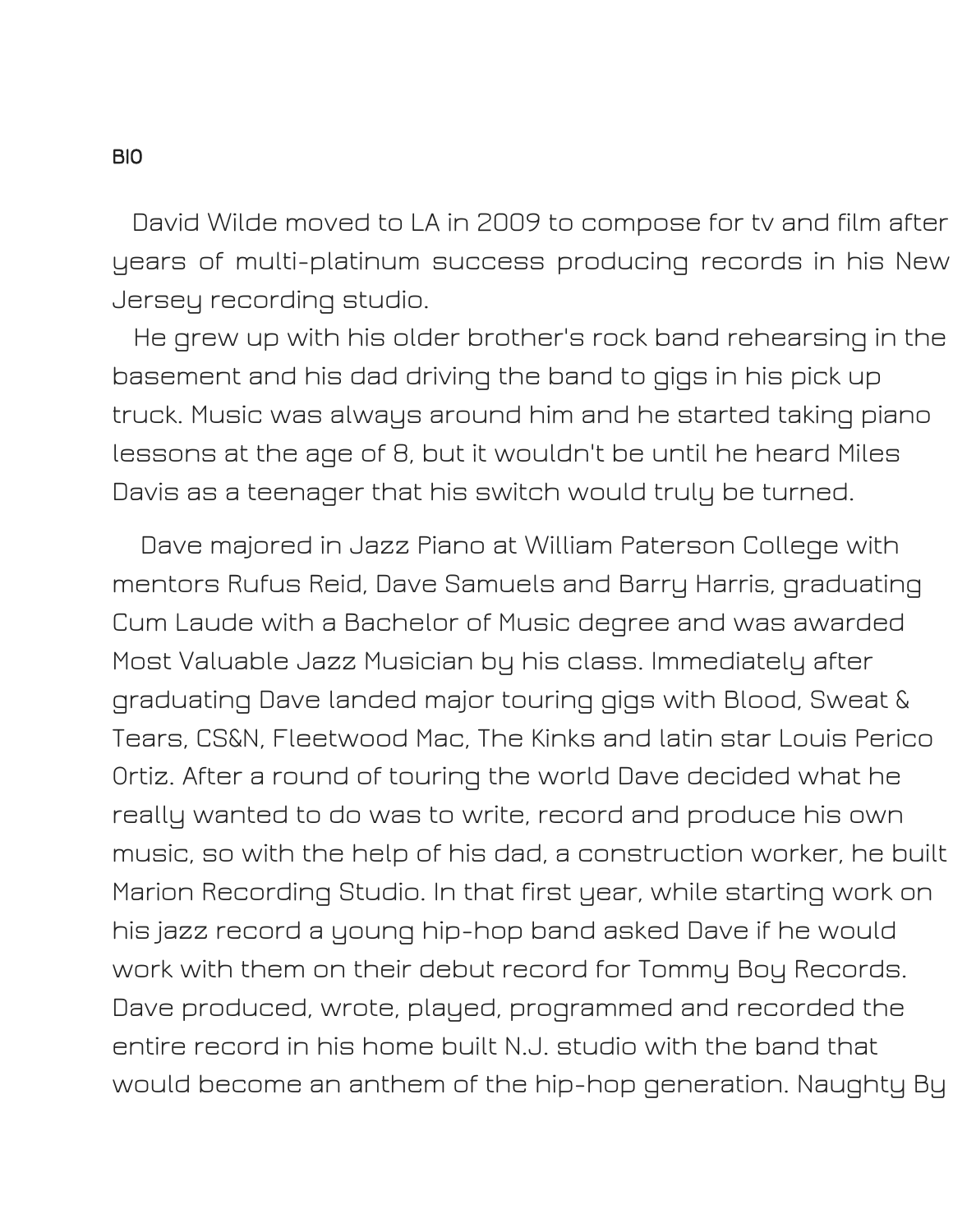Nature's self-titled debut with the hit single "O.P.P." would go on to sell over 3 million copies blasting Dave and his home studio into the hip-hop, pop and rock music scene virtually overnight. The second NBN hit quickly followed with "Hip Hop Hooray" with more hits to come from Zhane's "Hey Mr. DJ", Queen Latifah's "Nature of a Sista", Kool & The Gang's "Never Give Up", Michael & Janet Jackson's "Scream" re-mix, Theory Of A Deadman's "Bad Girlfriend" re-mix, records by Coolio, Hall & Oates, Taylor Dayne, Patty Smyth & Scandal. Dave's record success would transition his music into the film world with the "Juice" soundtrack for Paramount Pictures as well as rock and hip- hop underscores for TV shows Life of Ryan, Run's House, Daddy's Girls, Life In The Fab Lane, Candy's Girls, TV song placements in NCIS, Justified, Lie To Me, Charmed and the award winning trailer song "Change The World" for the Disney/ Dreamworks hit film "The Help". Disney came calling with their new show "I'm In The Band" leading Dave to make the move to Los Angeles to compose the underscore as well as write, play, record and produce all the songs and theme song for the show. Dave interviewed with LA composer agencies

and decided to sign with Christine Russell and Seth Kaplan of Evolution Music Partners who now represent Dave as a composer and administrate his vast song and cue catalog.

Now living and working in Los Angeles, immersed in the tv and film world, it's history and community and with his love of film music, like John Williams, Jerry Goldsmith and Bernard Herrman